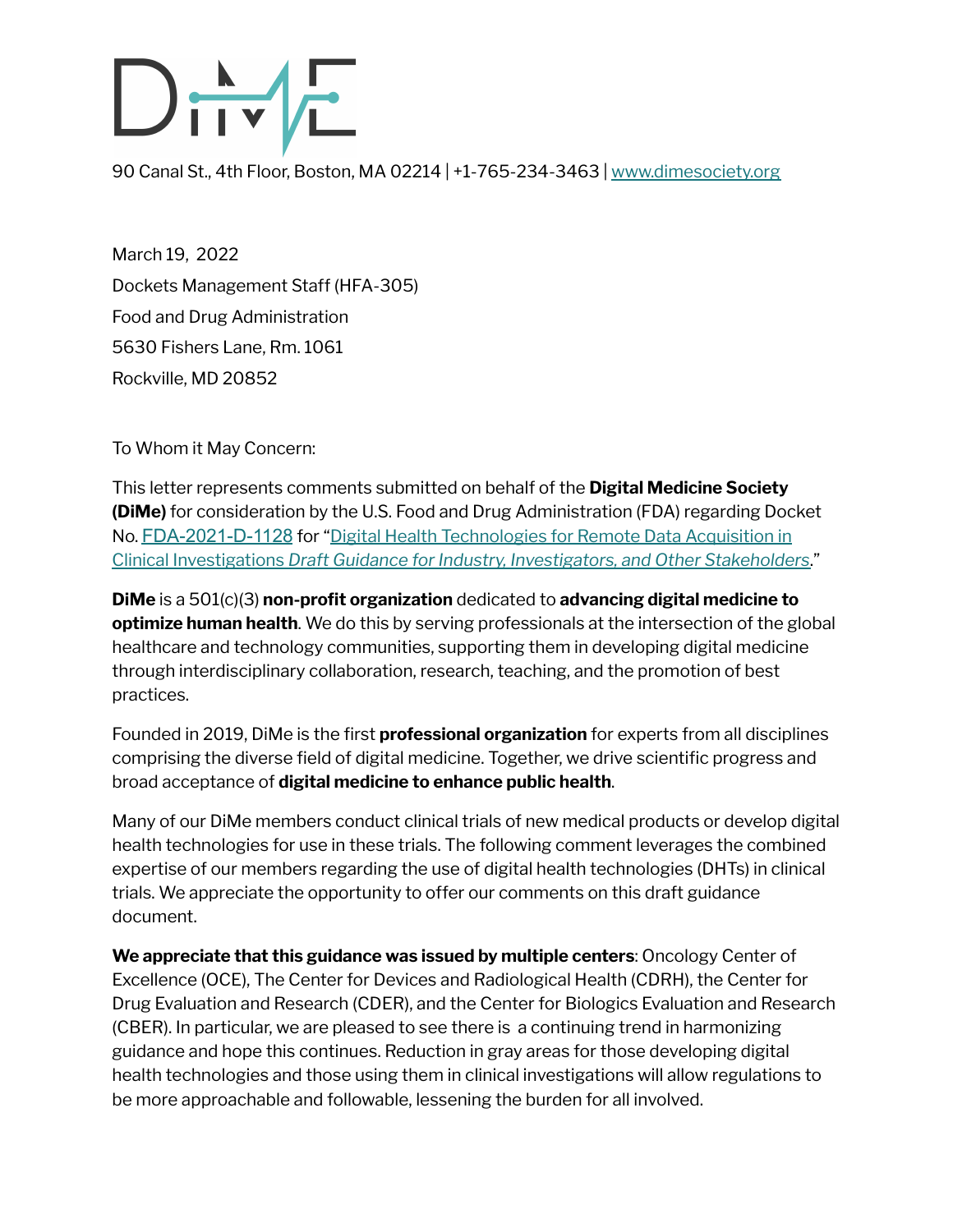**We applaud FDA's human-centered approach to this guidance**. Recognizing that patients should be the beneficiary of the work done in drug, tool, and measure development, digital or otherwise, is critical to identifying problems and developing solutions that matter.

We note that the scope of this guidance allows for **generalized use of best practices across technologies** and appreciate FDA providing that flexibility.

#### Table of contents

| <b>Comment Structure: Feedback and Resources From the Digital Medicine Community</b>                   | $\mathbf{3}$            |
|--------------------------------------------------------------------------------------------------------|-------------------------|
| Definitions of and Surrounding Digital Health Technology                                               | 3                       |
| <b>Comments on Regulatory Considerations and Engagement with the Agency</b>                            | $\overline{\mathbf{4}}$ |
| <b>Comments on Considerations When Using Digital Health Technologies in Clinical</b><br>Investigations | $\overline{\mathbf{4}}$ |
| <b>Conclusion</b>                                                                                      | 10                      |

#### <span id="page-1-0"></span>Comment Structure: Feedback and Resources From the Digital Medicine Community

Our comment is structured around feedback and questions that we have received from the digital medicine community. We do not presume to provide answers, that is the sole domain of the Agency. Rather, following each question we pose in this comment, we highlight resources that 1) the digital medicine community is currently referencing, and 2) that we believe are of high quality.

### <span id="page-1-1"></span>Definitions of and Surrounding Digital Health **Technology**

Lines 15-18 and 813-818 of the Glossary define digital health technology (DHT) as a "system that uses computing platforms, connectivity, software, and/or sensors, for healthcare and related uses." We recognize the complexity of DHTs and appreciate the broad definition and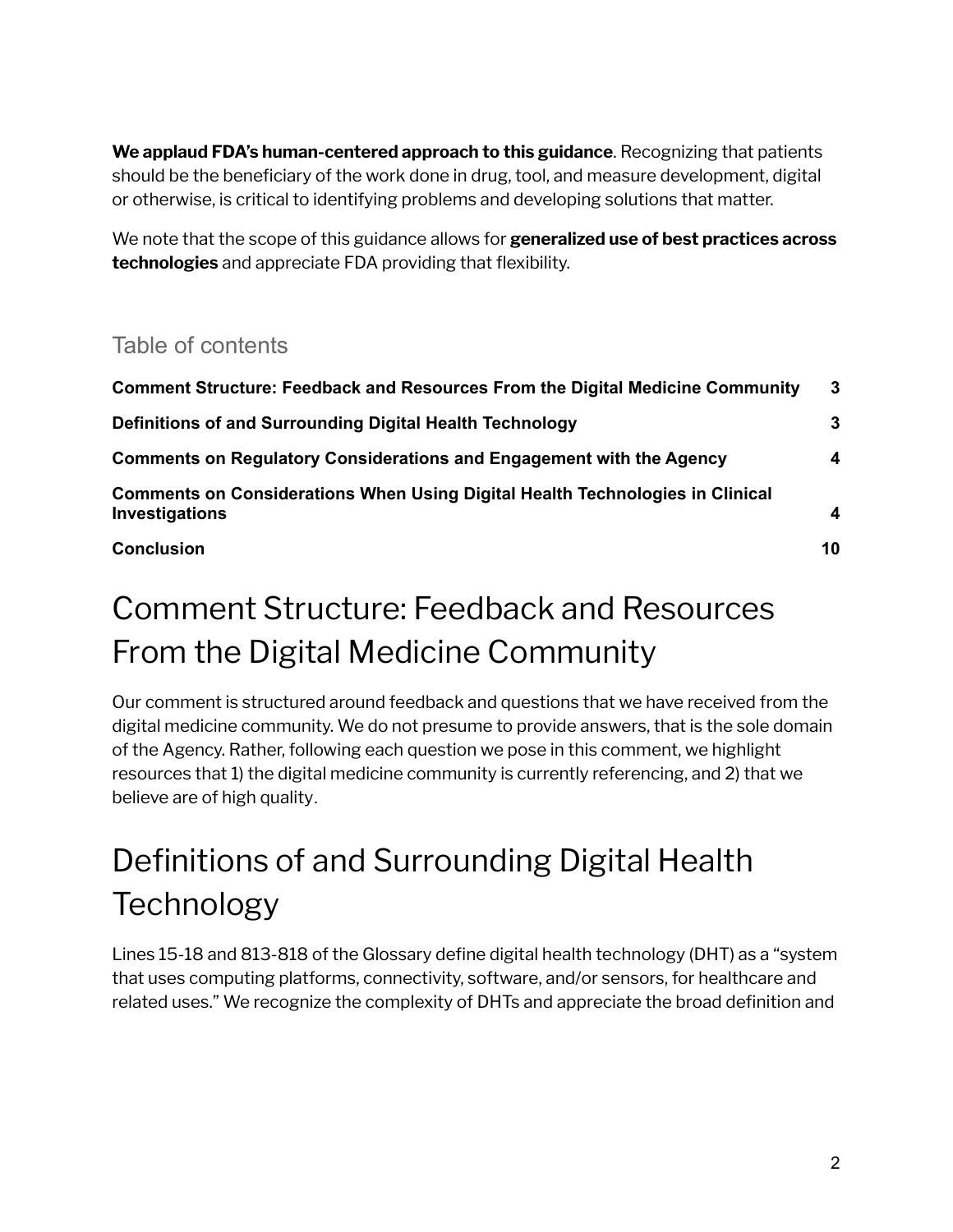recommend the further inclusion of language that references a **modular stack of hardware and software components** 1 in this definition.

Line 23 references *hardware* and/or *software* that may comprise a DHT, pointing to a footnote defining the two terms, as well as *firmware*. There is opportunity to clarify these definitions to remove ambiguity.

FDA might consider aligning to definitions provided by ISO/IEEE:

- Hardware an electronic or mechanical element, including its interface and documentation 2
- Software computer programs, procedures and possibly associated documentation and data pertaining to the operation of a computer system<sup>3</sup>
- Firmware combination of a hardware device and computer instructions or computer data that reside as read-only software on the hardware device $^{\rm 4}$

It is worth noting that ISO/IEEE considers the **firmware to be a part of the software**, as opposed to the guidance, which includes the firmware in the hardware. Aligning to ISO/IEEE standards may reduce the burden on manufacturers of DHTs as they work to comply with regulations.

FDA might also consider the addition of language regarding the **core operation of the hardware** and the specific role of the firmware, including the appropriate regulations for each.

#### <span id="page-2-0"></span>Comments on *Regulatory Considerations and Engagement with the Agency*

The inclusion of language regarding the **optional qualification regulatory path** is welcome guidance. It provides clarity for the device manufacturer and sponsor. Additional information provided in the FDA's webinar covering this draft guidance made a clarifying note that qualification is advantageous when **using the same DHT in multiple clinical trials**. We recommend adding this additional language to the guidance as it creates clarity for following the qualification path.

<sup>&</sup>lt;sup>1</sup> Coravos A, Doerr M, Goldsack J, Manta C, Shervey M, Woods B, William A. Wood WA. Modernizing and designing evaluation frameworks for connected sensor technologies in medicine. *npj Digital Medicine* (2020) 3:37 ; <https://www.nature.com/articles/s41746-020-0237-3>

<sup>2</sup> IEEE 1012-2012 IEEE Standard for System and Software Verification and Validation, 3.2

<sup>&</sup>lt;sup>3</sup> IEEE 828-2012 IEEE Standard for Configuration Management in Systems and Software Engineering, 2.1

<sup>4</sup> ISO/IEC 12207:2008 Systems and software engineering — Software life cycle processes, 4.14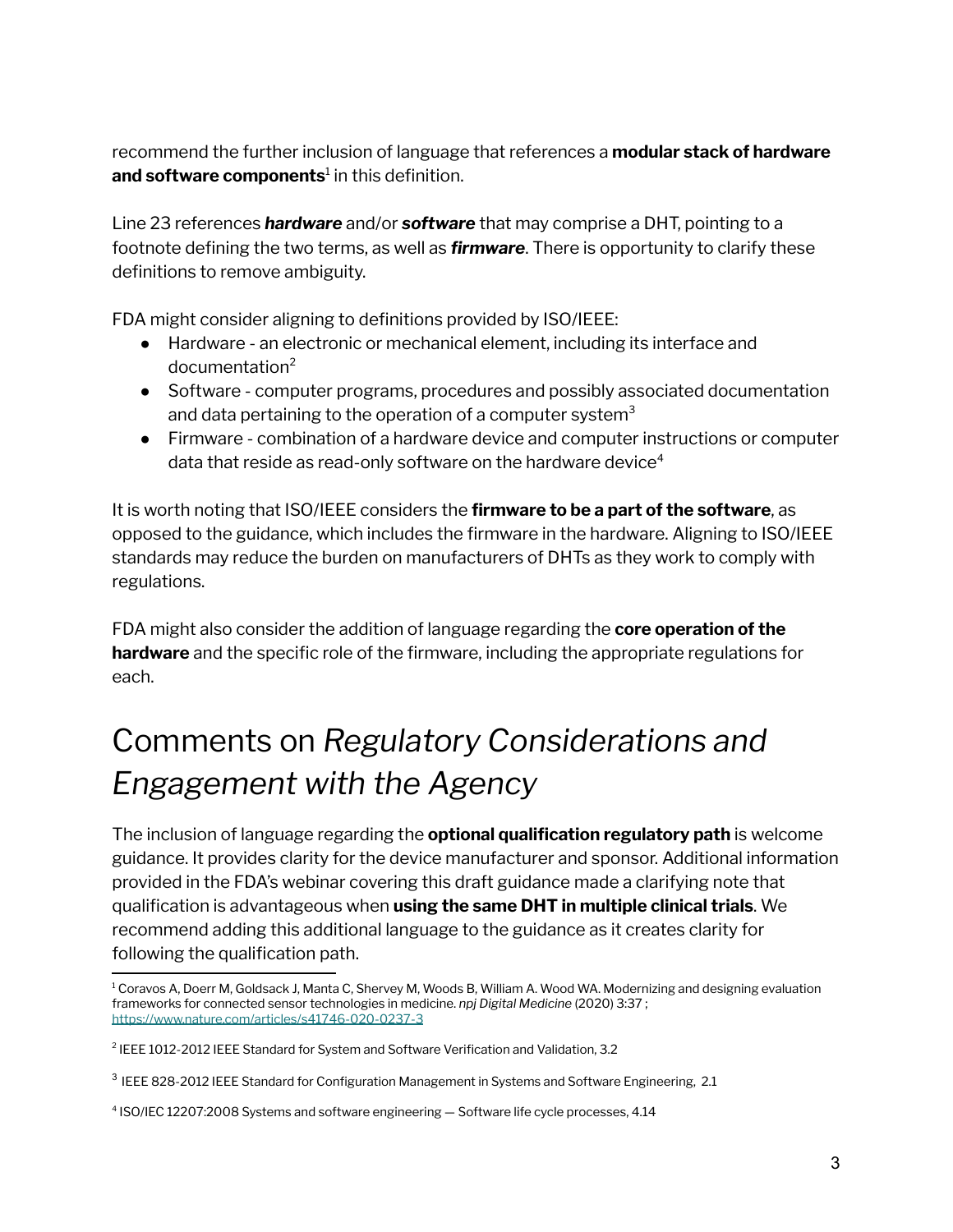Lines 110-112 describe **devices used in clinical investigations as "exempt from most requirements applicable to devices."** We request additional clarification on this terminology, who is able to make this distinction, and through what mechanism this distinction should be pursued. Specifically, whether a medical device clearance is preferred or irrelevant to the agency would assist our community.

There is an opportunity to define the **boundaries between exempt DHTs, DDT/MDDT, SaMD, and other qualification programs**, including specifics across different centers. Clarifying these boundaries could allow for harmony across guidances and centers to produce a guidance library that supports digital health innovation through a shared unifying language and understanding of processes.

## <span id="page-3-0"></span>Comments on *Considerations When Using Digital Health Technologies in Clinical Investigations*

We recognize that it is challenging to create **one guidance that meets the needs of a diverse audience of readers** (manufacturers, sponsors, quality teams, etc.) and appreciate the care taken to be as broad as possible in this draft guidance.

The DiMe Society and our community have developed relevant resources, such as **The Playbook 5** t*hat builds a shared foundation for developing and deploying digital clinical measures using a step-wise approach* and **Digital Measures that Matter to Patients: A Framework to Guide the Selection and Development of Digital Measures of Health** 6 that may be useful to FDA.



3. Define the digital measure (e.g, outcome/endpoint)

#### **Technologies**

Evaluate the risk/benefit to ensure safety and efficacy (e.g., validation (V3), utility & usability, security, data rights)



Plan for the jobs to be done during deployment (e.g., purchasing, distribution, monitoring, data analysis)

**The Playbook's step-wise approach for developing and deploying clinical measures 5**

<sup>5</sup> <https://playbook.dimesociety.org/>

 $6$  Manta C, Patrick-Lake B, Goldsack J, C. Digital Measures That Matter to Patients: A Framework to Guide the Selection and Development of Digital Measures of Health. Digit Biomark 2020;4:69-77. <https://www.karger.com/Article/Fulltext/509725#>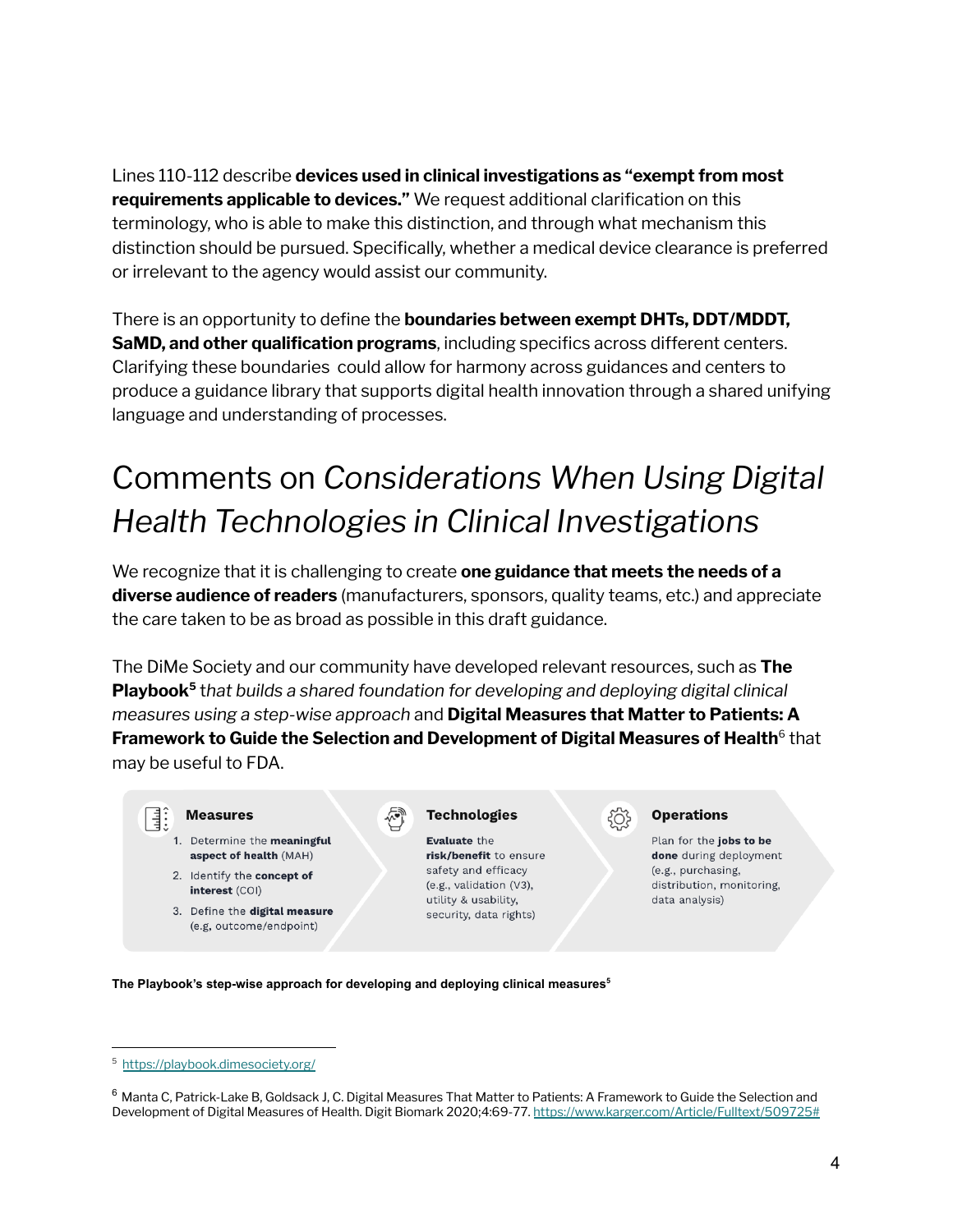Through our and our collective digital medicine community's experiences, we deem **measure development as a precursor to technology selection**. We recognize the discussion of endpoints in *Section IV. D* and recommend the addition of a section describing measure development (inclusive of *Section IV. D*), prior to *Section IV. A. Selection of a Digital Health Technology and Rationale for use in a Clinical Investigation.*

Measures collected with DHTs during clinical investigations may be collected to determine study eligibility, assess efficacy, safety, and/or adherence to protocol.

Digital measures also vary by the type of underlying software/technology. To evaluate the quality of the digital measurement product, it is valuable to **distinguish between** those tools that rely upon **sensor-generated** data and those that rely on **reported, survey data**.

We use the term, **"biometric monitoring technology" (BioMeT)** to describe measurement tools that process data captured **by mobile sensors using algorithms to generate measures of behavioral and/or physiological function**. We suggest that this may be useful language for the Agency to adopt in future guidance.

Evaluation of a digital measurement product that collects patient-generated data digitally should be based on the context of use and should consider the type of technology:

- **Survey-derived measures** (e.g., an ePRO): The evaluation process is already well described by prior FDA guidelines (e.g., construct, context and content validation)
- **Sensor-derived measures** (e.g., using a wearable): Evaluation should be based on the verification, analytical validation, and clinical validation (V3)<sup>7</sup> process detailed further on page 6 of this comment

As the recently released guidance on *Patient-Focused Drug Development: Methods to Identify What Is Important to Patients Guidance for Industry, Food and Drug Administration Staff, and Other Stakeholders* deals largely with identifying meaningful aspects of health relevant to patients, citing that guidance would be beneficial to the readers.

As related to the selection of the DHT, we echo the **fit-for-purpose** definition (Line 150-152 and *Glossary* 824-824) of a conclusion that the level of validation associated with a DHT is sufficient to support its context of use. Our digital medicine community recognizes the need for clarification when considering the **potential for a mixed technical capability of the target study population**, or at least the need to urge sponsors and investigators to consider such a perspective when selecting a DHT.

<sup>&</sup>lt;sup>7</sup> Goldsack JC, Coravos A, Bakker JP, Bent B, Dowling AV, Fitzer-Attas C, Godfrey A, Godino JG, Gujar N, Izmailova E, Manta C. Verification, analytical validation, and clinical validation (V3): the foundation of determining fit-for-purpose for biometric monitoring technologies (BioMeTs). npj Digital Medicine. 2020 Apr 14;3(1):1-5. <https://www.nature.com/articles/s41746-020-0260-4>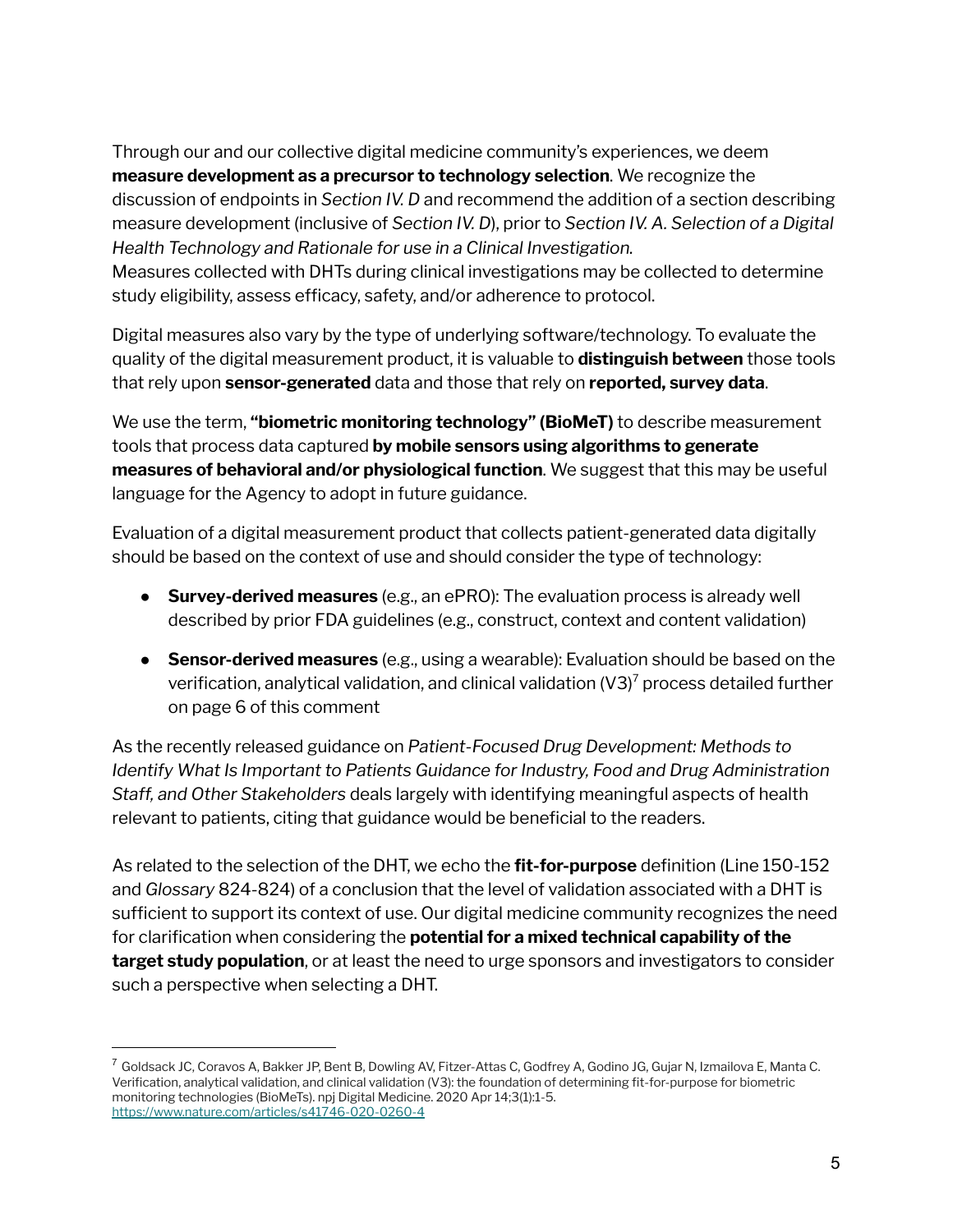We appreciated the **flexibility in DHT use** in clinical investigation during the COVID-19 pandemic and encourage maintaining a similar approach in the future. This flexibility allows for participants to have choice when enrolling in a trial and can **encourage subject participation and retention**.

Lines 257-258 describe the **use of technical specifications and descriptions provided by the DHT manufacturer**. While these lines indicate that these manufacturer specifications and descriptions may be "sufficient," further guidance is requested to define the exact materials needed to meet this sufficiency and limit the variety of interpretations possible by DHT manufacturers and sponsors. Additionally, we suggest the inclusion of clarifying language on using a DHT in an alternate manner to the DHT manufacturer's intended use.

In regards to the *Verification, Validation, and Usability of Digital Health Technologies,* we champion the efforts to properly evaluate and document a digital measure and the DHTs used to measure it. Our community has developed extensive, high-quality resources to this end that have been adopted by nearly 100 companies and the European Medicines Agency.

We offer an overview of the resource here.

The **evaluation framework for sensor-derived digital measures should encompass both the product's components (e.g., hardware, firmware, and software, including algorithms) and the intended use of the product**. Existing frameworks for new biotechnologies are not sufficiently adaptable, but they can provide meaningful insight for developing new evaluation frameworks for BioMeTs.

We propose a three-component framework to unite the different disciplinary experts who should participate in the foundational evaluation of sensor-derived digital measures. This **V3 framework includes (1) verification, (2) analytical validation, and (3) clinical validation**.

V3 are foundational to determine whether a digital medicine tool is fit-for-purpose. An evaluation of the usefulness and utility is only applicable after gaining evidence and assurance that the underlying data and predictions are "valid" to answer a given question.

The V3 process is summarized in the figure below and described in detail in the manuscript, "Verification, analytical validation, and clinical validation (V3): the foundation of determining fit-for-purpose for Biometric Monitoring Technologies (BioMeTs)". This manuscript was developed by a **multi-disciplinary group of experts** with the goal of identifying considerations for **evaluating and documenting measurement performance of technologies that generate sensor-derived digital measures**. We hope it may be a useful resource for the Agency.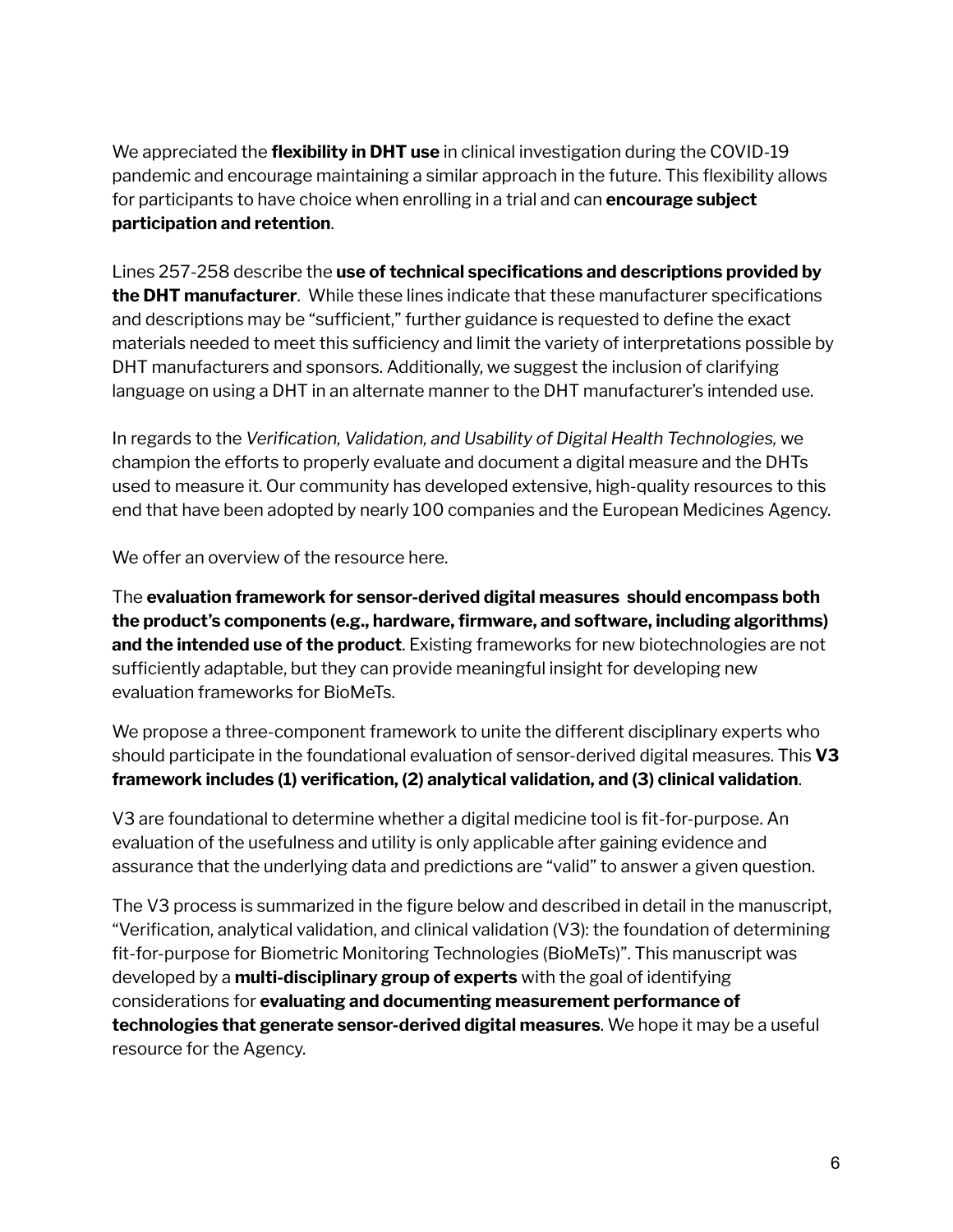Utilizing the definitions shown in the figure below provides increased flexibility to use parts of the modular stack of a DHT and not others while maintaining necessary rigor.



**The stages of the V3 framework for biometric monitoring technologies 8**

In addition to the offer of this resource, our digital medicine community requests specifics about what to include in the verification and validation plan, including the level of evidence that is acceptable. We recognize that the variations in studies, measures, and technologies makes for a particularly challenging request. Guidance around the general categories that should be included in the verification and validation plan, whether there is an expectation to reference a gold standard, and what makes for a good reference measure (or examples of such) are, perhaps, specific enough to be actionable. We also would encourage providing examples of the evidence required when a DHT is software alone and when it is a software/hardware/firmware combination.

We are pleased that usability is referenced, along with the *Applying Human Factors and Usability Engineering to Medical Devices* guidance. We suggest the inclusion of additional guidance regarding the critical factors that should be included in usability testing for DHTs,

<sup>&</sup>lt;sup>8</sup> Goldsack JC, Coravos A, Bakker JP, Bent B, Dowling AV, Fitzer-Attas C, Godfrey A, Godino JG, Gujar N, Izmailova E, Manta C. Verification, analytical validation, and clinical validation (V3): the foundation of determining fit-for-purpose for biometric monitoring technologies (BioMeTs). npj Digital Medicine. 2020 Apr 14;3(1):1-5. <https://www.nature.com/articles/s41746-020-0260-4>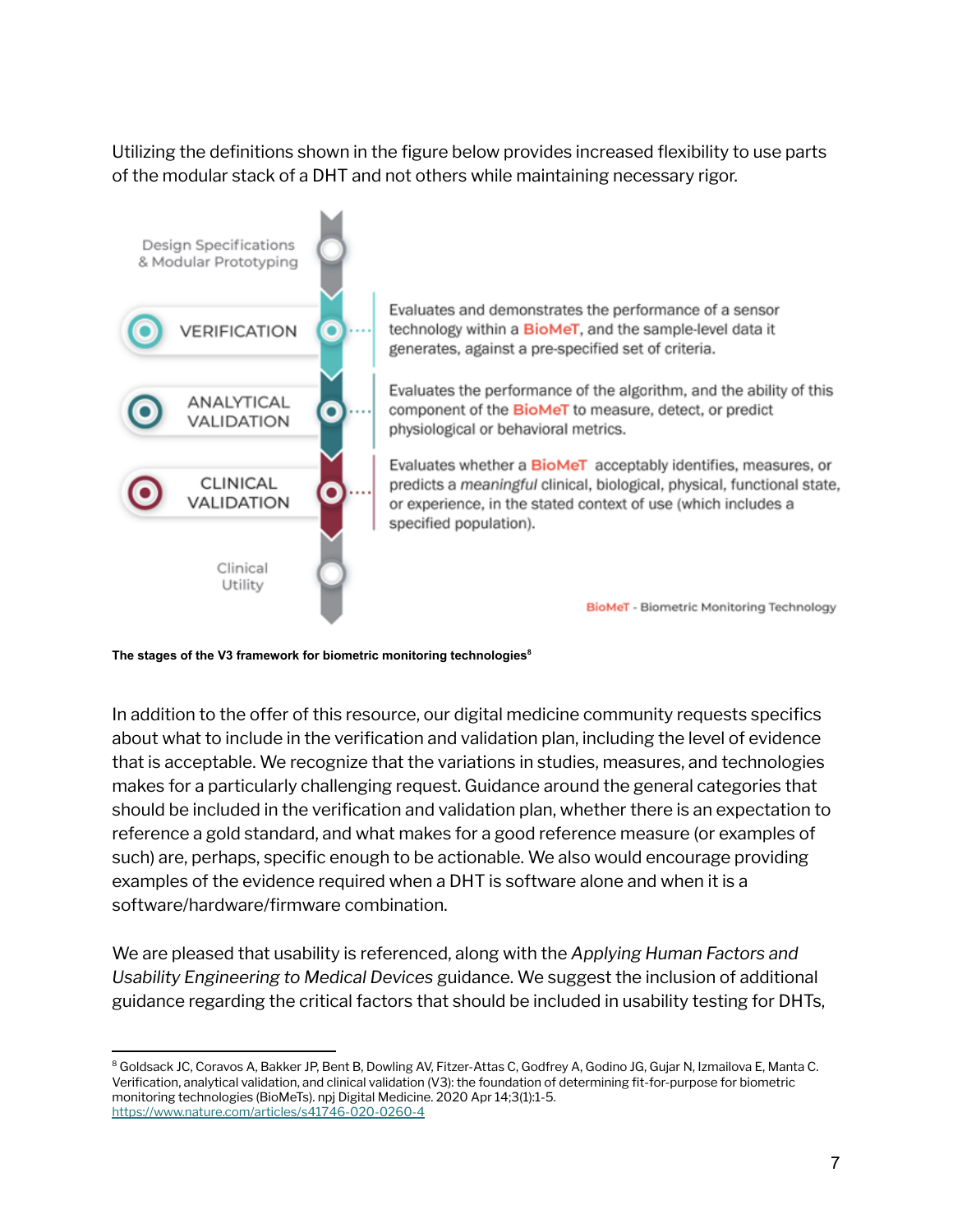such as environmental variables on the sensor performance or human biocompatibility of the hardware.

We appreciate the inclusion of a section focused on *Evaluation of Clinical Endpoints From Data Collected Using Digital Health Technologies.* As mentioned above, we recommend this section to be **moved prior** to *Selection of a Digital Health Technology and Rationale for Use in a Clinical Investigation* and including guidance on **determining a meaningful aspect of health, identification of concept of interest, followed by the development of the digital endpoint**.

We appreciate the approach the Agency takes in the draft guidance and agree that **digital medical product development tools should be no different than non-digital** and request clarification about how we justify use, specifically whether using existing biomarker and COA guidance is sufficient. Should they be sufficient, a reference to these guidances would be beneficial.

Perhaps out of scope for this guidance, DiMe's community notes that efforts to develop new digital clinical measures should return value over and above existing assessments, for example reduction of participant burden, higher quality data, cost savings, participant adherence, new information, and appeal to a more diverse population.

As we explore *Risk Considerations When Using Digital Health Technologies,* we encourage a **risk-based approach**, similar to that used by the FDA in other guidances. for other endpoints.

We suggest the inclusion of language around **risks to equity** or, if appropriate, references to other guidances addressing equity and inclusion. The use of DHTs in clinical investigations is at high risk of excluding populations based on socio-economic status. DiMe has convened a **Digital Health Measurement Collaborative Community (DATAcc)** to develop and demonstrate best practices and advance harmonized approaches to speed the use of digital health measurement to improve health outcomes, health economics, and health equity. <sup>9</sup> We hope the resources developed and pending release are useful to the readers of this guidance.

Lines 458-486 discuss *Statistical Analysis.* There is an opportunity to conform the **method of defining endpoints to those of standard industry guidance**. We recognize that the diversity of sensors, algorithms, and methods make guidance difficult, yet realize the need for specifics on the requirements and optional supporting elements for defining an endpoint. For instance, defining *meaningful change*, particularly **when access to the patient population is not available**, and indicating whether the **change in a referenced traditional**

<sup>9</sup> <http://datacc.dimesociety.org/>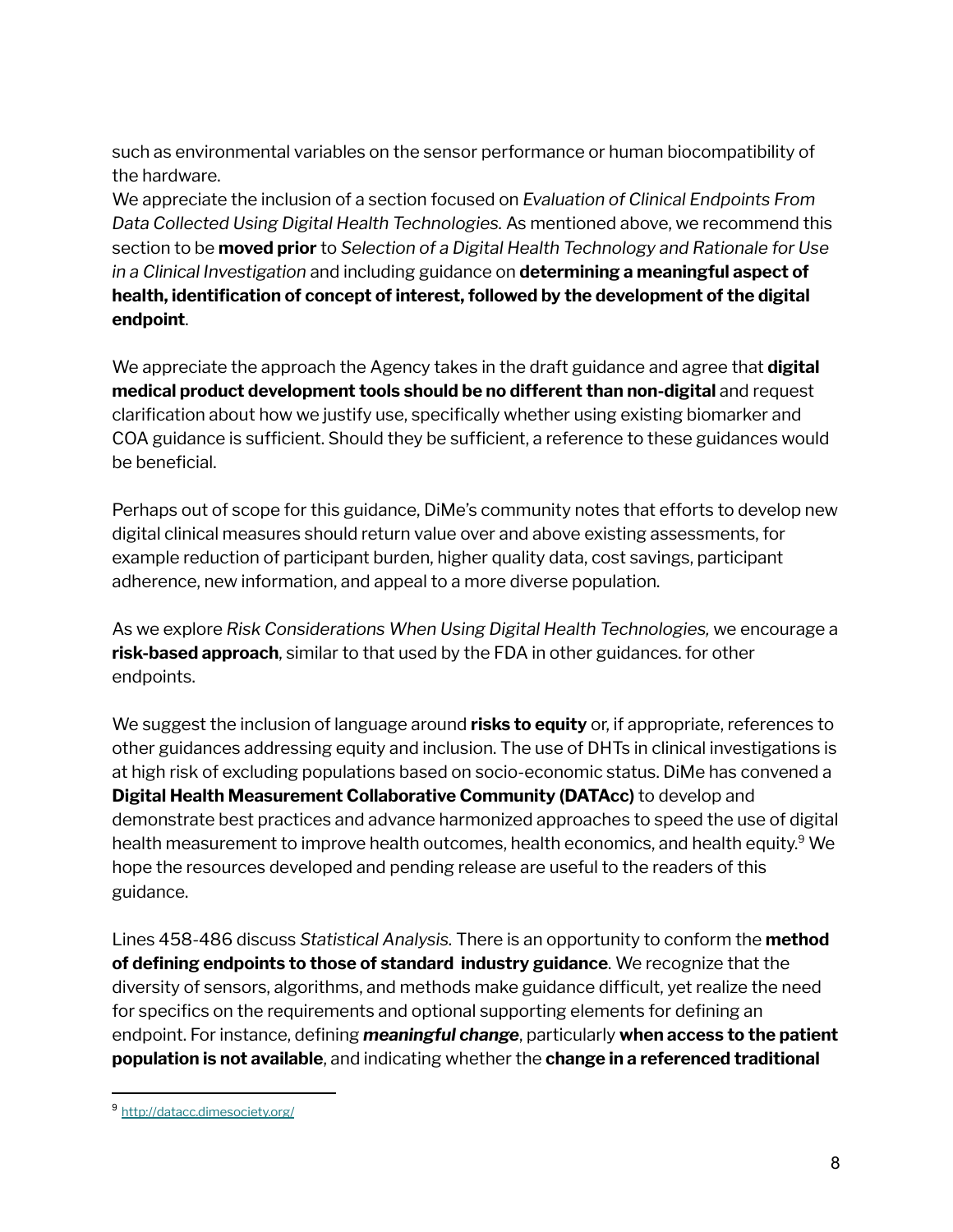**endpoint could be used as a benchmark** would provide valuable insight to the audience of this guidance.

We recommend the inclusion of guidance related to **missing or changing data due to software upgrades or technical failures within the** *Statistical Analysis* **section**. Included in the required statistical analysis plan should be documentation regarding these missing or changing data, such as **missing timestamps**, **duplicate timestamps** (i.e., during daylight savings), **short and long-term gaps in data**, and even **partially uploaded files** due to technical trouble or connectivity issues.

We are pleased to see specific guidance, such as those around providing instructions to participants for **cleaning the DHT** (lines 506-508). Based on our interactions with individuals who have participated in trials using DHTs, we want to make a note that cleaning procedures should take into consideration the **burden on the trial participants**. Cumbersome, lengthy, or frequent cleaning procedures can result in non-compliance by the participant, leading to a lack of or altered data collection. DHT manufacturers, sponsors, and investigators should take this into account and consider evaluating the cleaning protocol as a part of usability testing.

Lines 515-518 note **cybersecurity risks** as a part of the *Clinical Risks* section. FDA may wish to consider either a separate risks section dedicated to cybersecurity or **highlighting the impact of cybersecurity in each risk category** to clarify the extensive reach of cybersecurity threats.

Lines 536-539, 567-569, and 582-589 discuss important points related to **data privacy, data access, and end-user license agreements**. We agree that participants must be made aware of all entities with access to the data, measures to keep data safe, and that sponsors and investigators should attempt to work with DHT manufacturers to navigate this process. We encourage the inclusion of guidance that recommends **starting as early as possible (long before preparing informed consent documents) when working with DHT manufacturers** in understanding the end-user license agreements and their impact on data privacy and security. We also recommend that **relevant highlights from the end-user license agreements be included in the informed consent document using understandable language for the participants**.

In the *Record Protection and Retention* section, the guidance states the **requirement of record retention in clinical investigation** and emphasizes the need for source data retention "to reconstruct and evaluate the clinical investigation, and the data should be available for inspection." There is an opportunity to clarify the **definition of** *source data* **in the context of continuous sensor-based DHT**. To derive digital measures from continuous time series of sensor data, a pipeline composed of signal processing and/or machine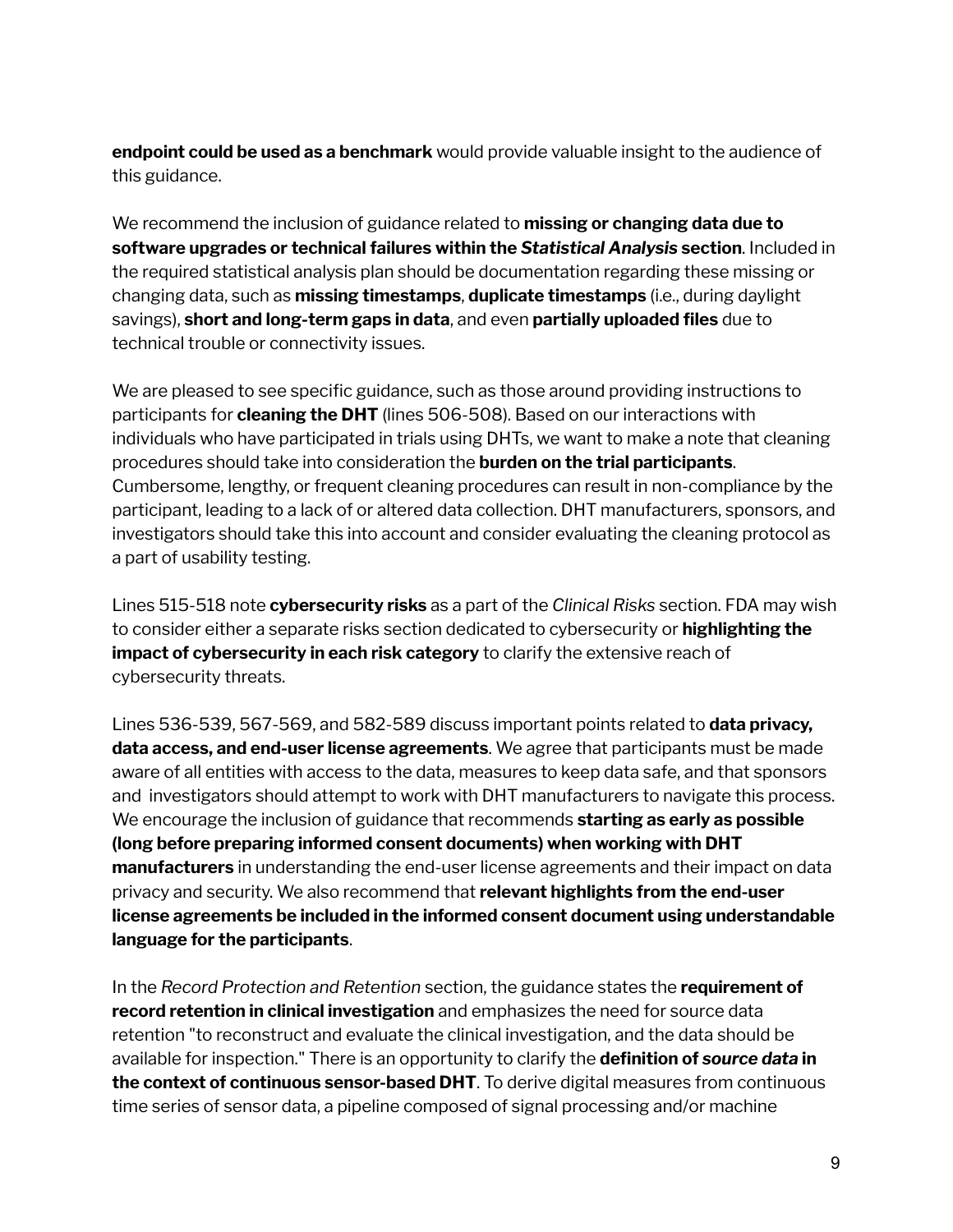learning steps is typically deployed to transform the raw sensor data to the discrete data features so that they can be used as endpoints in statistical models for efficacy and safety analysis. We believe that **the retention of the raw sensor data, or its least processed form, is essential to the use of sensor-based DHT in clinical investigation**. This processing pipeline, or algorithm, is not currently standardized for most sensor-based DHTs and continues to iterate to keep pace with the rapidly evolving data science and technology landscape. **Processing pipelines can also be proprietary/black box and change during firmware and software updates, imposing further challenges to data consistency**.

As an example, sensors that use accelerometer data capture gravity (G) changes on multiple axes. These micro-G measurements are captured many times per second and are the basis for the resulting endpoints. **The micro-G data would be considered the source data, not the post-processed unit of measurement or calculated endpoint**.

There is an opportunity to further clarify the definition of *source data* in the context of such sensor-based DHT and recognize the **importance of retaining minimally processed data**, as this offers the ability to **investigate missing data**, **improve data consistency**, and potentially **re-evaluate the clinical data** when more accurate algorithms become available in the future.

Lines 616-624 discuss details around **data outputs for the DHT**. With a lack of standardization around how source data is generated, we recommend that data with the **highest granularity, or least amount of processing, should be the default "source."** This mitigates the most risk when manufacturers are generating data utilizing different non-standard methods. The capture of the raw data or least processed data **allows for all other aspects of the data processing to be revisited or audited at any time**.

In the *DHT Updates and Other Changes* section, lines 753-755 discuss the **assessment of updates to a DHT** to ensure no significant impact on the measurements performed and data collected. Our digital medicine community requests clarification on **evidence needed around the impact of updates** when assessing for consistency. For instance, is documentation from the software manufacturer stating backward and/or forward compatibility sufficient or is additional evidence needed? Further clarification regarding the difference between a **manufacturer's software update** for something like a security patch and an **update impacting the use of the DHT for the trial purposes** is requested in terms of the evidence needed to support the "no significant impact" conclusion. Our community follows the National Academy of Medicine definition of **high quality data**, which is **data that**